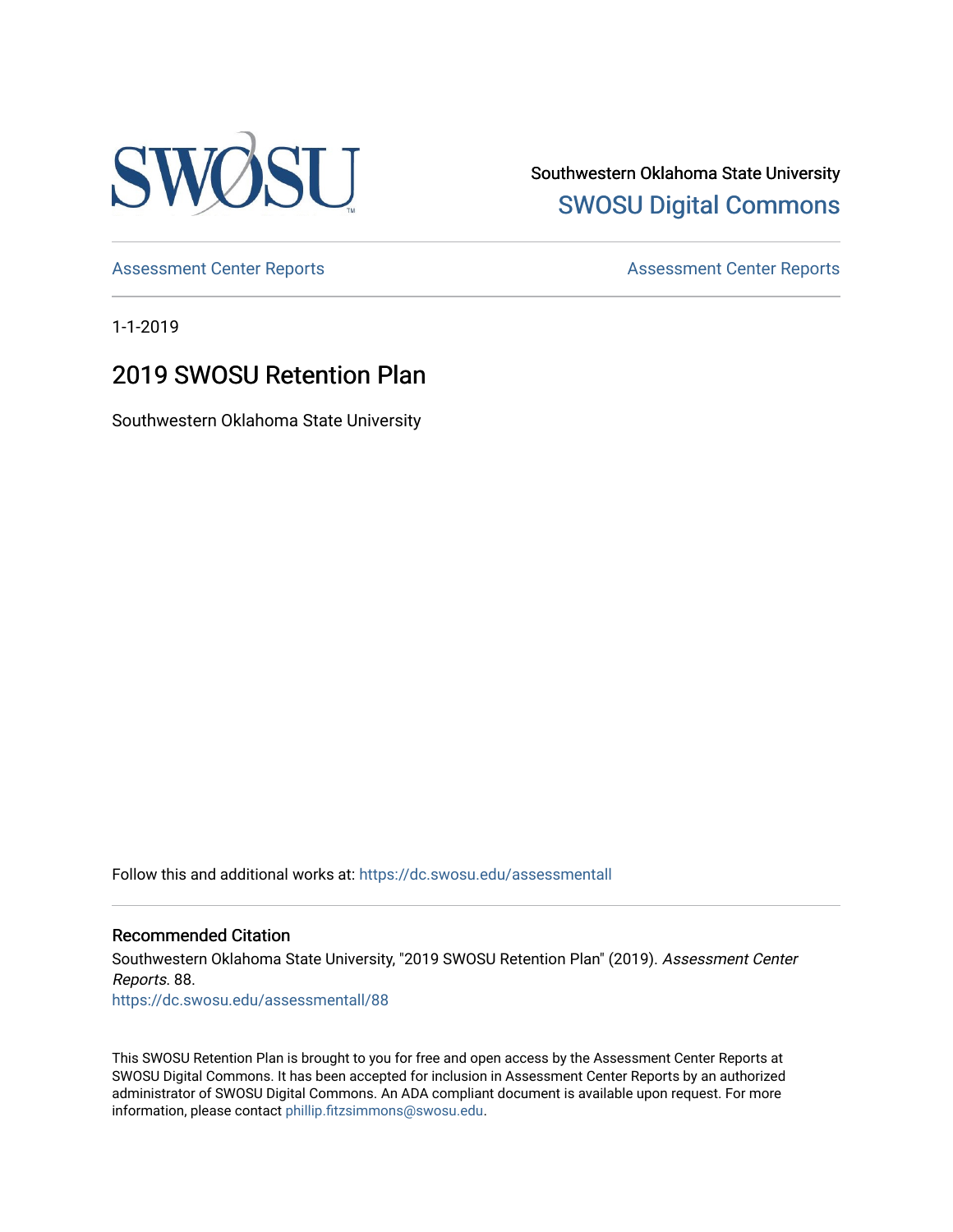## SWOSU RETENTION PLAN **UPDATED FALL 2019**

The following pages represent the update of the Retention Plan constructed in 2015, with specific measures dedicated to retention, persistence, and completion. The plan was constructed by Associate Provost Dr. Joel Kendall, Assessment Center Director Jan Kliewer, and the SWOSU Retention Council:

Taler Alexander Ruth Boyd Todd Boyd Fred Gates Victoria Gaydosik Lori Gwyn Heather Hummel Jason Johnson Robin Jones Chad Kinder Thomas McNamara James South Wendy Yoder

> **Dr. Joel Kendall, Associate Provost joel.kendall@swosu.edu**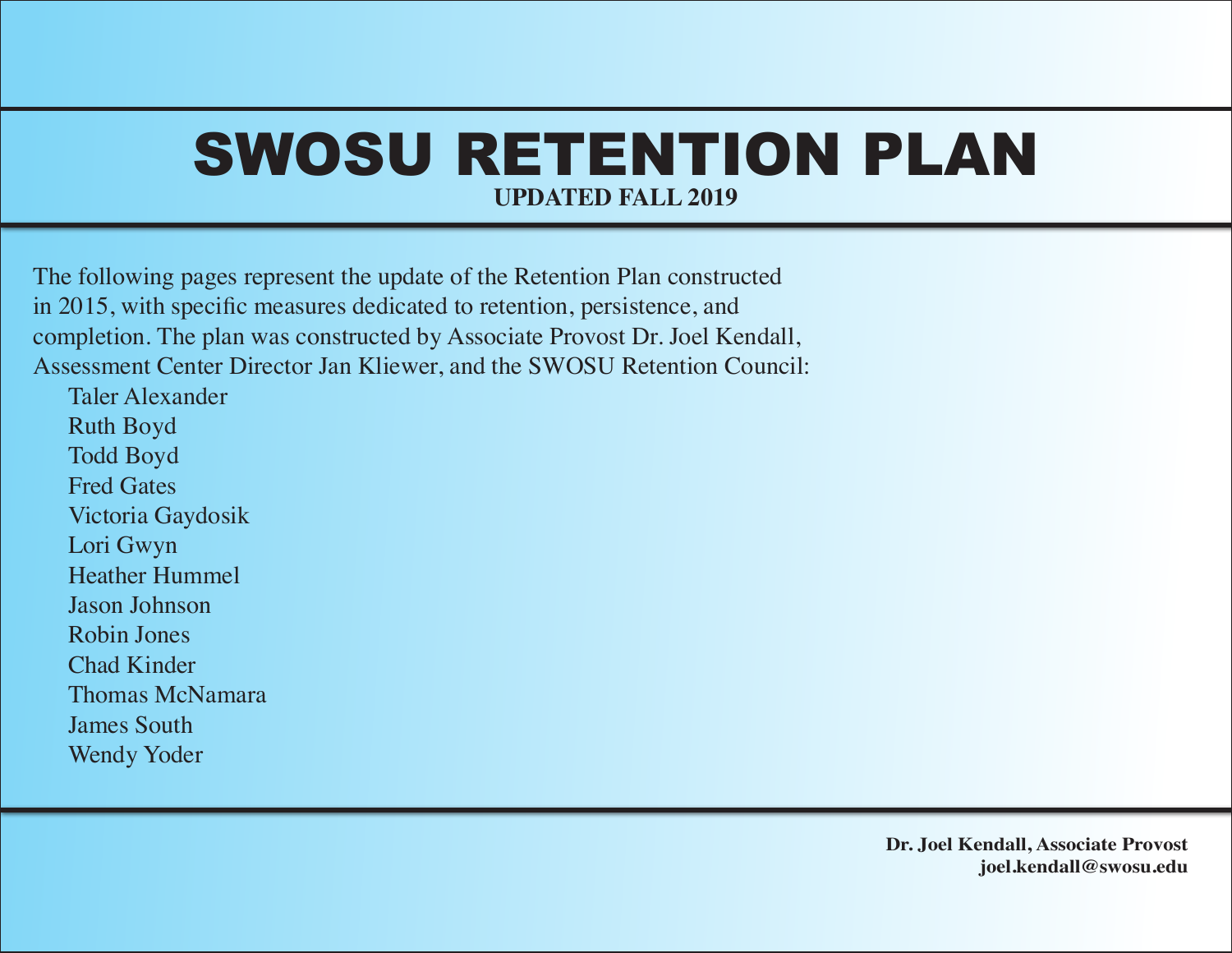### **SWOSU RETENTION COUNCIL RETENTION, PERSISTENCE, AND GRADUATION**

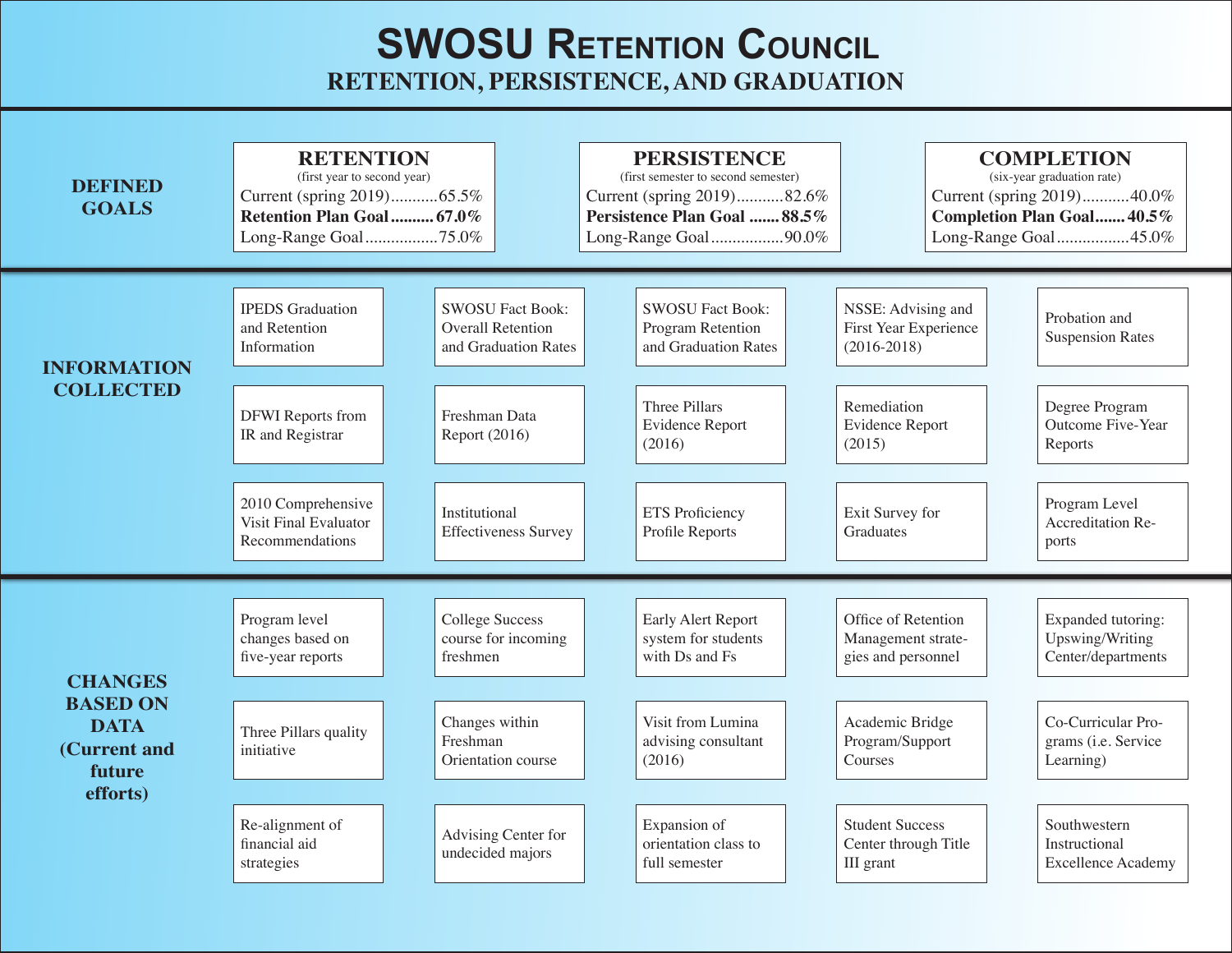#### *(bolded red type indicates links to Retention Council initiatives)*

## **TYING THE COUNCIL'S EFFORTS TO THE STRATEGIC PLAN SWOSU RETENTION COUNCIL**

#### **MISSION STATEMENT**

#### **MISSION STATEMENT NARRATIVE**

Southwestern Oklahoma State University **supports students** and community through its integration of **effective teaching**, scholarly and creative endeavors, and civic engagement.

Southwestern Oklahoma State University accomplishes its mission through:

- 1) Ensuring a safe, accessible, non-discriminating, **nurturing** learning environment;
- 2) **Preparing students to be leaders and responsible citizens;**
- 3) Cultivating cultural, intellectual, and economic development for the local, national, and global community;
- 4) **Providing strong programs of study leading to a variety of degrees, from associate to doctoral**;
- 5) Strengthening the University's areas of study, nationally-accredited programs, **general education curriculu**m, **service learning, and experiential learning activities**;

**VISION STATEMENT NARRATIVE**

6) **Giving students opportunities to engage in research and creative activities in order to develop social skills, knowledge, and cultural appreciation, allowing lifelong contribution of students and alumni to society.**

#### **VALUES STATEMENT**

In pursuing the university's mission, SWOSU faculty and staff are guided by a shared commitment to:

- 1) **students, by providing high-quality instruction, involvement, services, scholarly endeavors, creative activities, and service learning.**
- 2) **achievement, by establishing a foundation for student success.**
- 3) knowledge, by pursuing the exchange of ideas, research, and leadership for the public good.

4) respect, by fostering a safe, healthy, and diverse intellectual, cultural, and social environment that encourages emotional well-being.

#### **VALUES STATEMENT NARRATIVE**

The Values Statement defines SWOSU's standards in fulfilling its mission. SWOSU

values its standing as a premier Oklahoma institution of higher education that meets the needs of the local, state, nation, and global community. **We seek continuous growth in teaching and learning in order to provide a place in which students and faculty thrive personally and academically**. We are dedicated to the economic stability and growth of our region, and we cherish our role as a center for arts, culture, science, and technology. We guide our actions by fairness, honesty and integrity as we meet our obligations through prudent use of the resources entrusted to us.

#### **VISION STATEMENT**

| The Vision Statement expresses Southwestern Oklahoma State University's aspirations for the future. As a premier university, SWOSU strives to create<br>an environment for faculty, staff, student, and graduate success and public service through a variety of elements:<br>Innovative and academic programs delivered via effective methods ranging from traditional to online;<br>$\bullet$<br>Continuous improvement of learning through data-informed decisions;<br><b>Cultural inclusion and diversity;</b><br>Expanded international programs and opportunities for international students;<br>$\bullet$<br>Community and private sector partnerships;<br>$\bullet$<br>Research and creative activities that expand bodies of knowledge and enhance quality of life;<br>Activities and investments that promote ethical, intellectual, professional, and personal growth;<br>$\bullet$<br>Promotion of university and community health and wellness; |
|--------------------------------------------------------------------------------------------------------------------------------------------------------------------------------------------------------------------------------------------------------------------------------------------------------------------------------------------------------------------------------------------------------------------------------------------------------------------------------------------------------------------------------------------------------------------------------------------------------------------------------------------------------------------------------------------------------------------------------------------------------------------------------------------------------------------------------------------------------------------------------------------------------------------------------------------------------------|
| Management of resources and establishment of new avenues to support and preserve quality programs; and<br>Expansion of alumni relations, recognition, partnerships, and support.                                                                                                                                                                                                                                                                                                                                                                                                                                                                                                                                                                                                                                                                                                                                                                             |
|                                                                                                                                                                                                                                                                                                                                                                                                                                                                                                                                                                                                                                                                                                                                                                                                                                                                                                                                                              |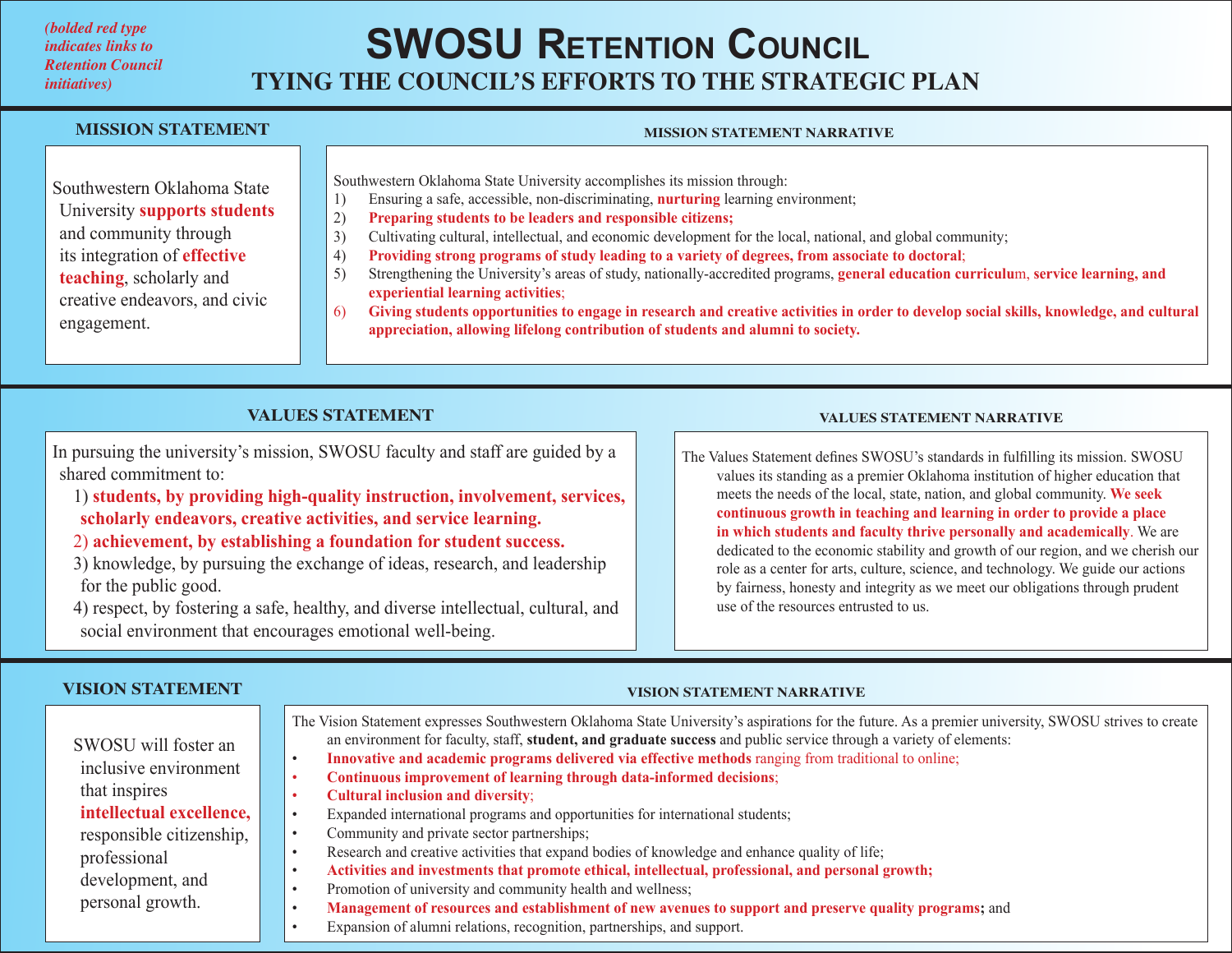*(bolded red type indicates links to Retention Council initiatives)*

### **TYING THE COUNCIL'S EFFORTS TO THE STRATEGIC PLAN SWOSU RETENTION COUNCIL**

#### **STRATEGIC GOAL ACTION POINTS**

| <b>GOAL ONE:</b><br>Cultivate effective<br>methods to attract,<br>develop, and<br>retain students.                                                          | 1. Implement methods to attract students, as evidenced by effective recruitment initiatives<br>a. Maintain a professional social media position to increase communication and visibility of SWOSU and its resources.<br>b. Increase accessibility of courses, including expansion of course delivery options.<br>2. Implement methods to develop students, as evidenced by increased academic support efforts<br>a. Expand the Freshman Orientation to a full semester course.<br>b. Implement advising and informational methods that will retain a higher percentage of students who begin as Undecided majors.<br>c. Design more robust Orientation initiatives for transfer and online students.<br>3. Implement methods to retain students, as evidenced by increased retention rates<br>a. Increase counseling resources to help students overcome academic barriers to success.<br>b. Increase minority student support programs.<br>c. Develop a centralized office for freshman student advising to include alternatively admitted students and sophomore students with remaining subject deficiencies.<br>d. Extend communication and support services to incoming freshmen and transfer students for entire first year at SWOSU. |
|-------------------------------------------------------------------------------------------------------------------------------------------------------------|---------------------------------------------------------------------------------------------------------------------------------------------------------------------------------------------------------------------------------------------------------------------------------------------------------------------------------------------------------------------------------------------------------------------------------------------------------------------------------------------------------------------------------------------------------------------------------------------------------------------------------------------------------------------------------------------------------------------------------------------------------------------------------------------------------------------------------------------------------------------------------------------------------------------------------------------------------------------------------------------------------------------------------------------------------------------------------------------------------------------------------------------------------------------------------------------------------------------------------------------|
|                                                                                                                                                             | 1. Produce graduates who are in demand by employers and graduate/professional programs                                                                                                                                                                                                                                                                                                                                                                                                                                                                                                                                                                                                                                                                                                                                                                                                                                                                                                                                                                                                                                                                                                                                                      |
| <b>GOAL TWO:</b><br>Promote student<br>achievement of<br>educational and<br>professional goals.                                                             | a. Expand 5 C's and an R in programs so that graduates have multiple opportunities in GE and major courses to practice personal and professional skills<br>including communication, collaboration, critical thinking, creativity, and community connection while understanding the relevance of their courses and<br>assignments to the real world.<br>b. Continue to update degree programs to reflect current practice and understandings.<br>c. Offer ongoing workshops and/or course-imbedded instruction on resume preparation, interviewing skills, etiquette, and job- and internship-seeking skills.<br>2. Provide opportunities for students to engage in High-Impact Practices<br>a. Enhance service-learning track designation by increasing the number of service-learning courses and the reporting of service learning hours.<br>b. Facilitate effective, accessible, and numerous opportunities for students to engage in internships, study abroad, and undergraduate research.                                                                                                                                                                                                                                             |
|                                                                                                                                                             |                                                                                                                                                                                                                                                                                                                                                                                                                                                                                                                                                                                                                                                                                                                                                                                                                                                                                                                                                                                                                                                                                                                                                                                                                                             |
| <b>GOAL THREE:</b><br>Provide<br>stewardship<br>of resources<br>necessary to<br>operate excellent<br>programs and<br>services.                              | 1. Increase resources and institutional alignment of the SWOSU Foundation<br>a. Ensure that every Academic and Administrative unit is benefiting from ongoing support from endowed funds by 2027.<br>b. Establish a shared repository of employers that hire SWOSU graduates to optimize relationships with business/industrial partners and potential funding agencies.<br>2. Increase external funding through faculty and staff support<br>a. Increase the Annual Institutional Grant portfolio by \$5,000,000 by spring 2023.<br>b. Increase the number of and attendance of funding workshops for faculty and staff.<br>3. Seek methods to improve stewardship of resources<br>a. Strive to implement key suggestions of the three SWOSU Efficiency Committees.<br>b. Develop more efficient use of buildings.                                                                                                                                                                                                                                                                                                                                                                                                                         |
| <b>GOAL FOUR:</b><br><b>Foster quality</b><br>programs that<br>meet the needs<br>of students and<br>the local, state,<br>national, and<br>global community. | 1. Provide resources for faculty, staff, and administrators<br>a. Increase salaries for faculty, staff, and administrators to a higher percentage of CUPA averages to attract and retain dedicated staff and scholar-teachers.<br>b. Coordinate training of all new hires and positions, including department chairs, deans, and administrative assistants.<br>c. Expand training and orientation opportunities for new and existing faculty.<br>2. Strengthen bonds between the university and the community<br>a. Expand and enhance engagement with community organizations and the private sector<br>b. Coordinate efforts of informing policy makers and the general public about SWOSU's value to the local, state, national, and global community.                                                                                                                                                                                                                                                                                                                                                                                                                                                                                   |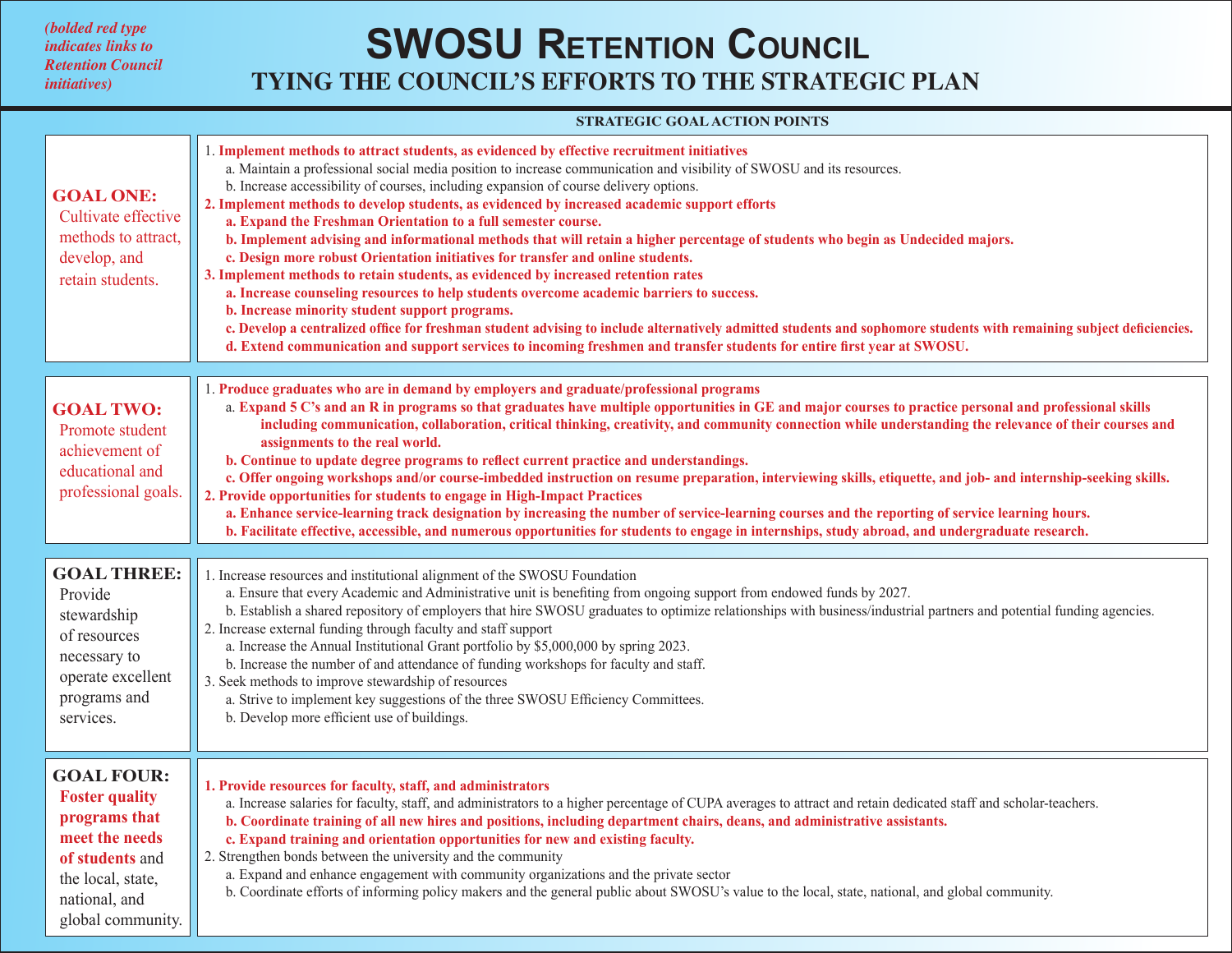### **SWOSU RETENTION COUNCIL LOGIC MODEL OF SERVICES - PERSISTENCE**

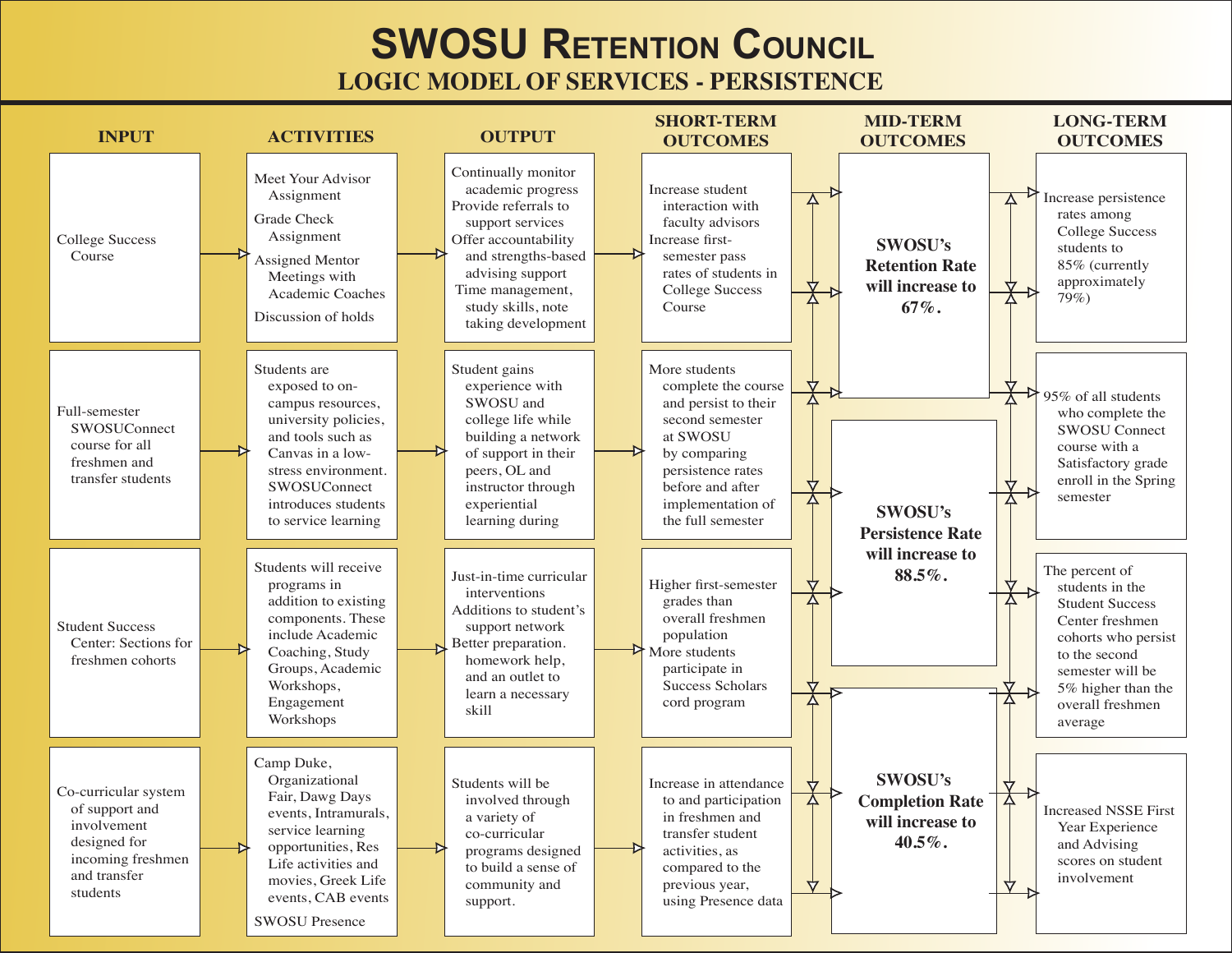**SWOSU RETENTION COUNCIL** 

**LOGIC MODEL OF SERVICES - PERSISTENCE** 

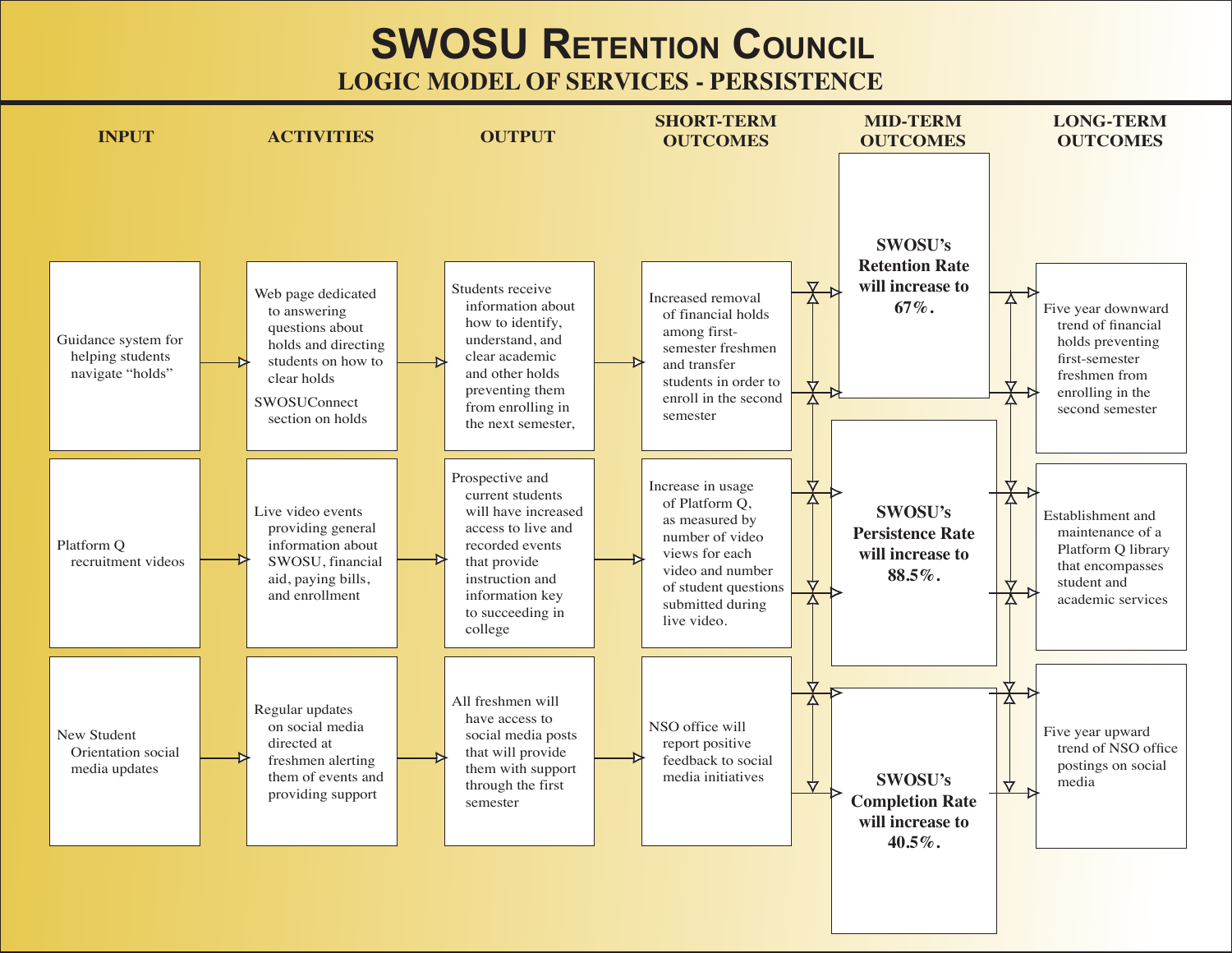### **SWOSU RETENTION COUNCIL LOGIC MODEL OF SERVICES - PERSISTENCE - EVALUATION METHODS**

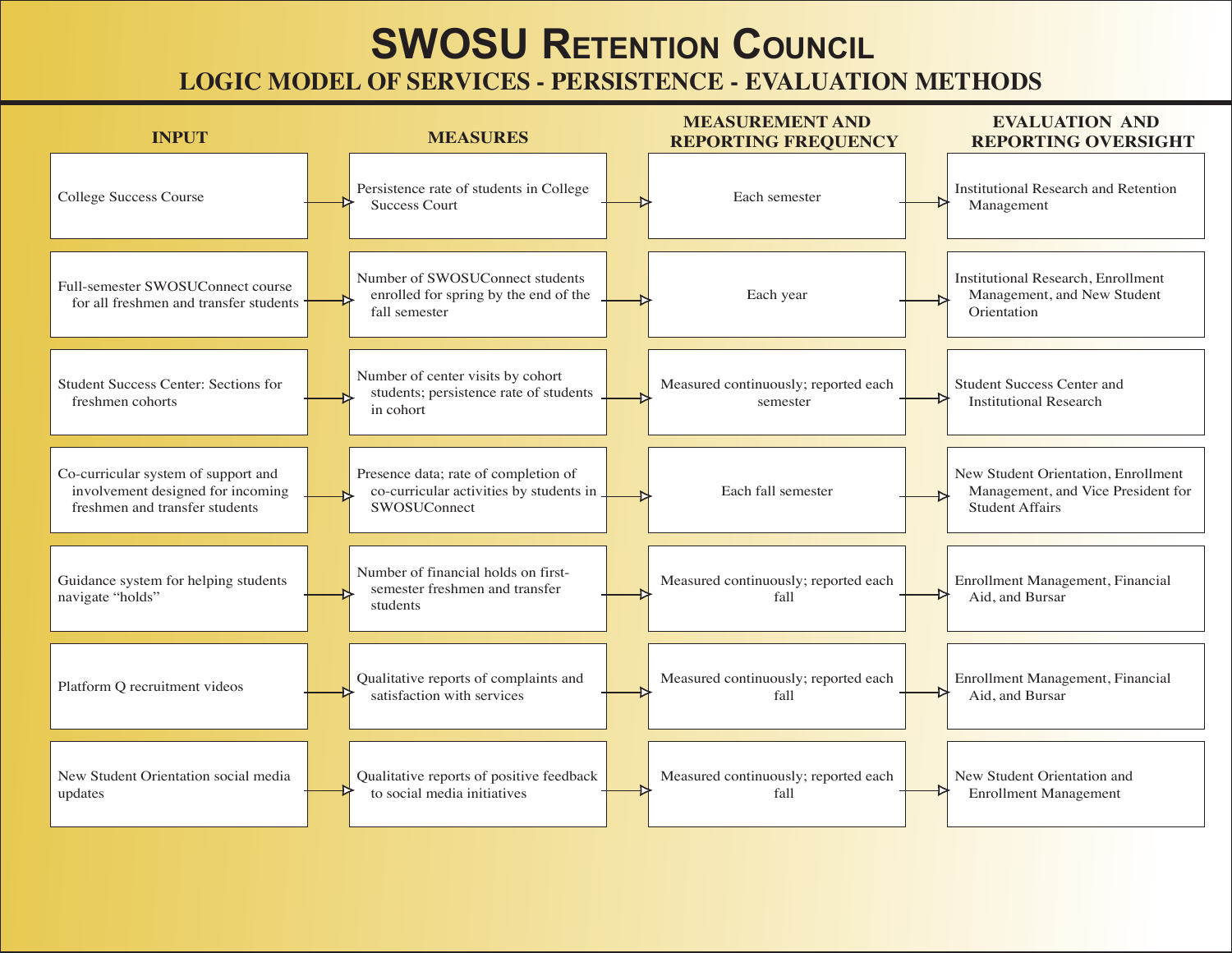### **SWOSU RETENTION COUNCIL LOGIC MODEL OF SERVICES - RETENTION**

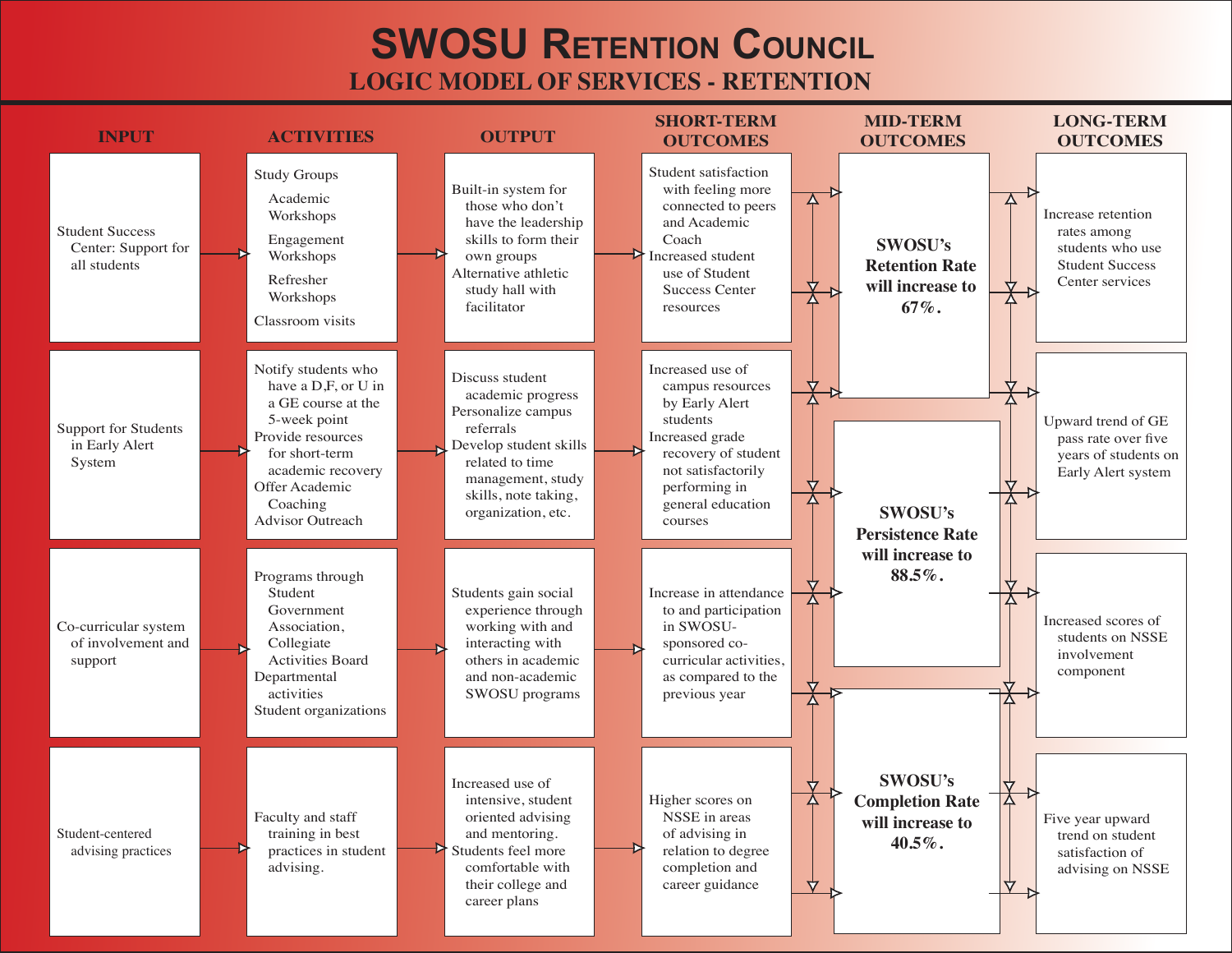### **SWOSU RETENTION COUNCIL LOGIC MODEL OF SERVICES - RETENTION**

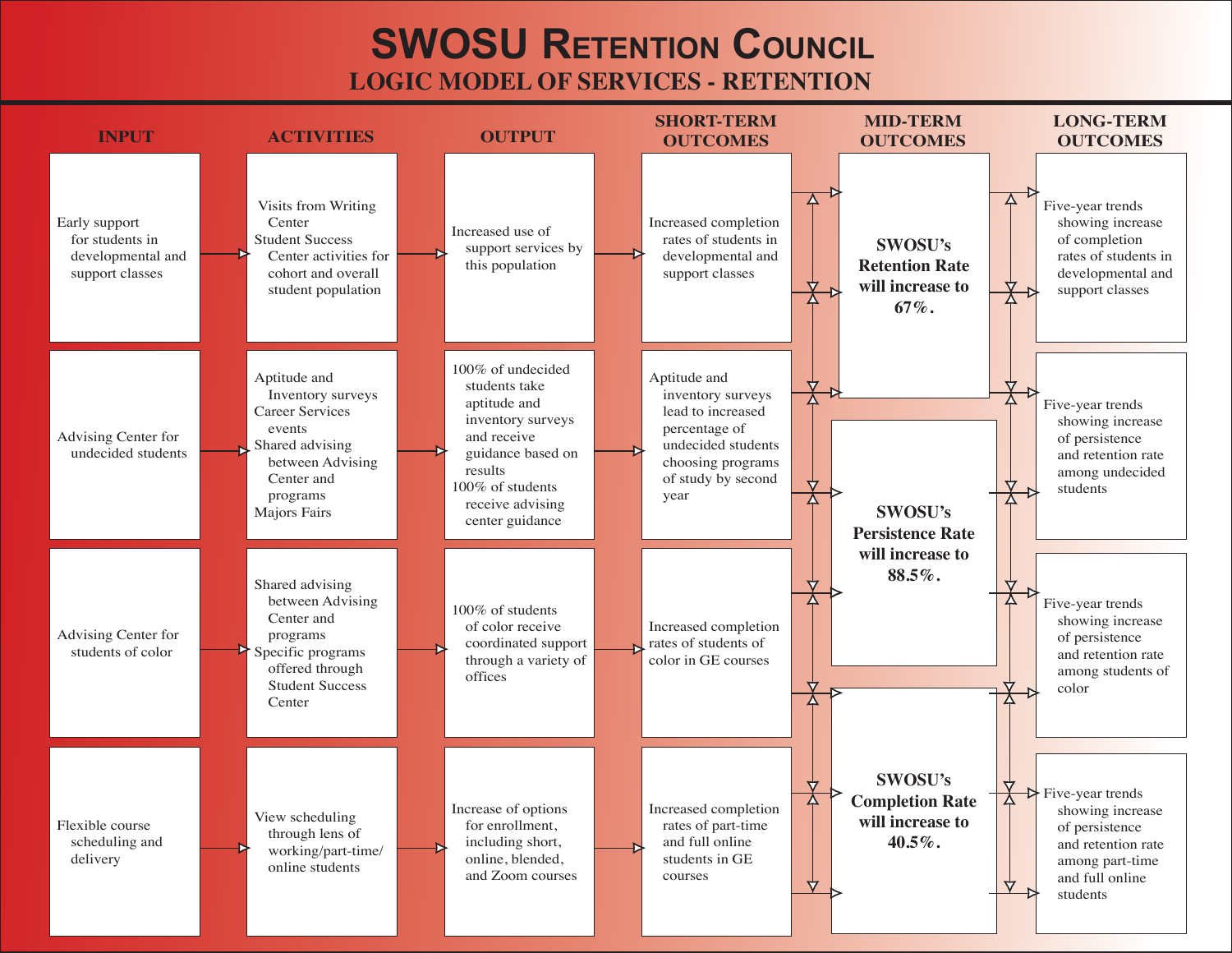### **SWOSU RETENTION COUNCIL LOGIC MODEL OF SERVICES - RETENTION - EVALUATION METHODS**

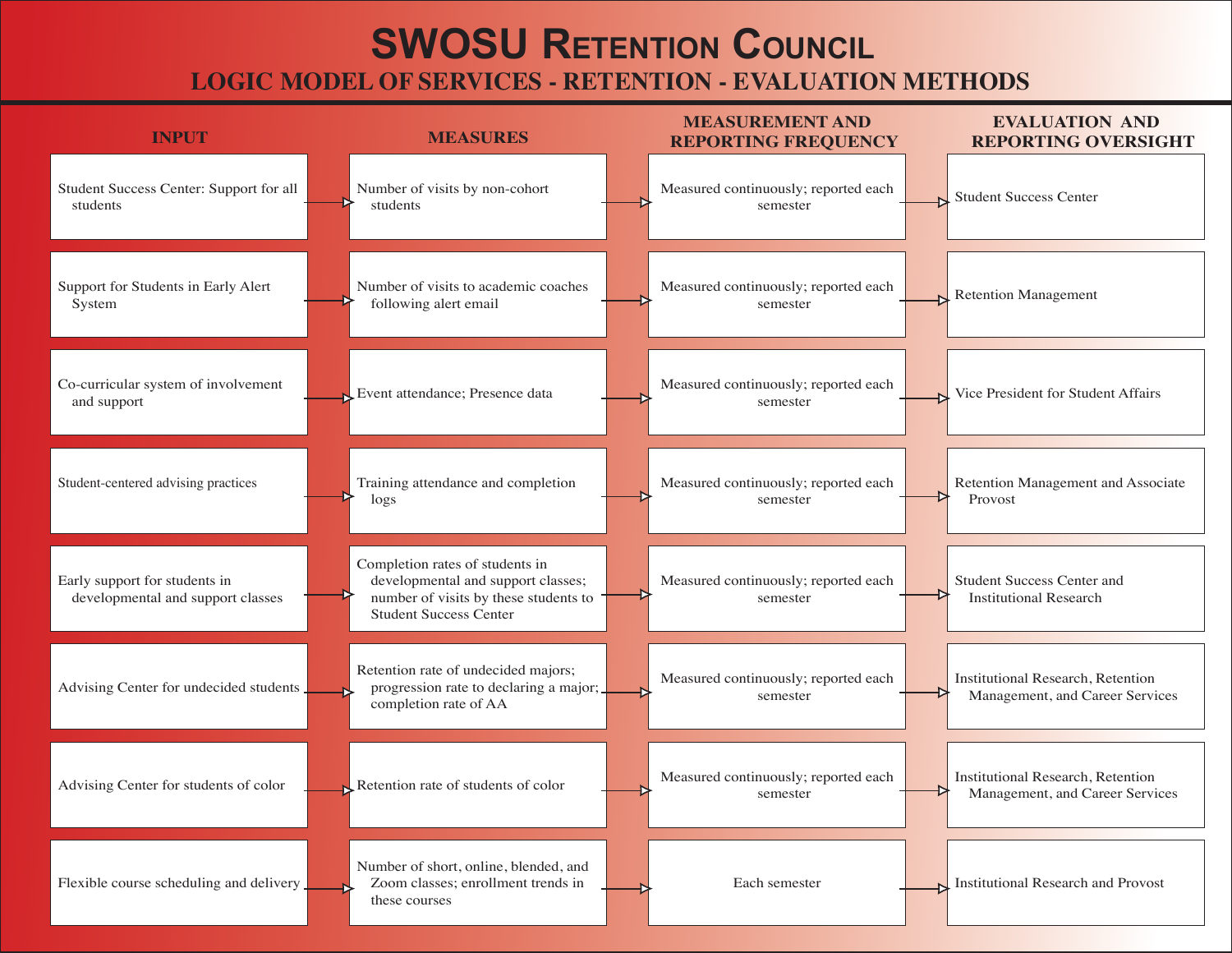### **SWOSU RETENTION COUNCIL LOGIC MODEL OF SERVICES - COMPLETION**

**SHORT-TERM MID-TERM LONG-TERM INPUT ACTIVITIES OUTPUT OUTCOMES OUTCOMES OUTCOMES** Training opportunities for Upward trend faculty in course Increased mastery of Increased Faculty support and development, best practices closely participation of faculty training through teaching practices, tied with student of faculty in participation **SWOSU's** CETL and other and use of Canvas learning and professional in professional **Retention Rate** initiatives Participation in completion by development development over will increase to the Instructional faculty activities five years  $67\%$ . Excellence Academy, Continual review and Programs Retention of students Development, implementation implemented or implementation, in new programs Development, of new programs expanded in 2018and expansion will be at a higher implementation. based on student 2023 will have of programs and rate than the and expansion of demand and retention rate 5% enrollment of target retention new programs interest. Example: higher than overall students in those rate for the entire Agriculture university retention university. programs **Business** rate SWOSU's **Persistence Rate** will increase to Allows student to  $88.5\%$ . explore areas of Increased publicity Five-year trends and visibility of interest while showing increase Major and minor allows Interdisciplinary progressing toward Interdisciplinary of completion students to pick three Studies major and Studies major and degree completion. rates of students areas of interest in Multidisciplinary Allows previously Multidisciplinary in Interdisciplinary pursuit of one degree Studies minor taken coursework Studies minor Studies major and or minor in multiple areas options among Multidisciplinary to count toward advisors and students Studies minor degree Implementation Enrollment of **SWOSU's** Completion of an Increased percentage and expansion students in **Completion Rate** associate level of students who of associate Increased percentage associate degree degree at the end attain an associates will increase to level degrees programs, of students of the sophomore degree who as a method including: enrolling in  $40.5\%$ . vear. then complete A.S. in General of improving associate degree Provides a milestone a baccalaureate baccalaureate **Studies** programs at the middle of  $\Delta$ degree within six ∀ A.S. in Wildland degree completion their college career. years Firefighting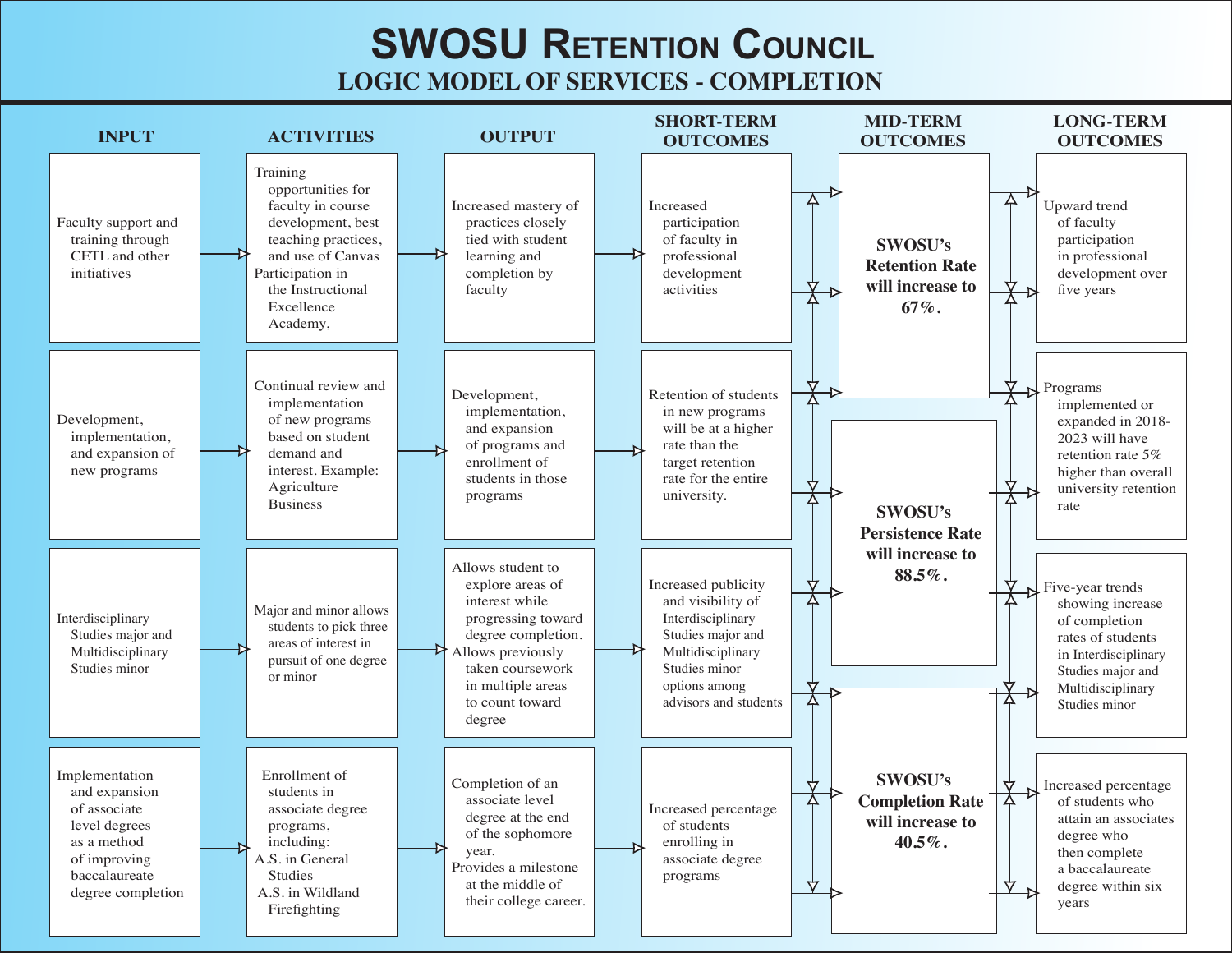**SWOSU RETENTION COUNCIL** 

**LOGIC MODEL OF SERVICES - COMPLETION** 

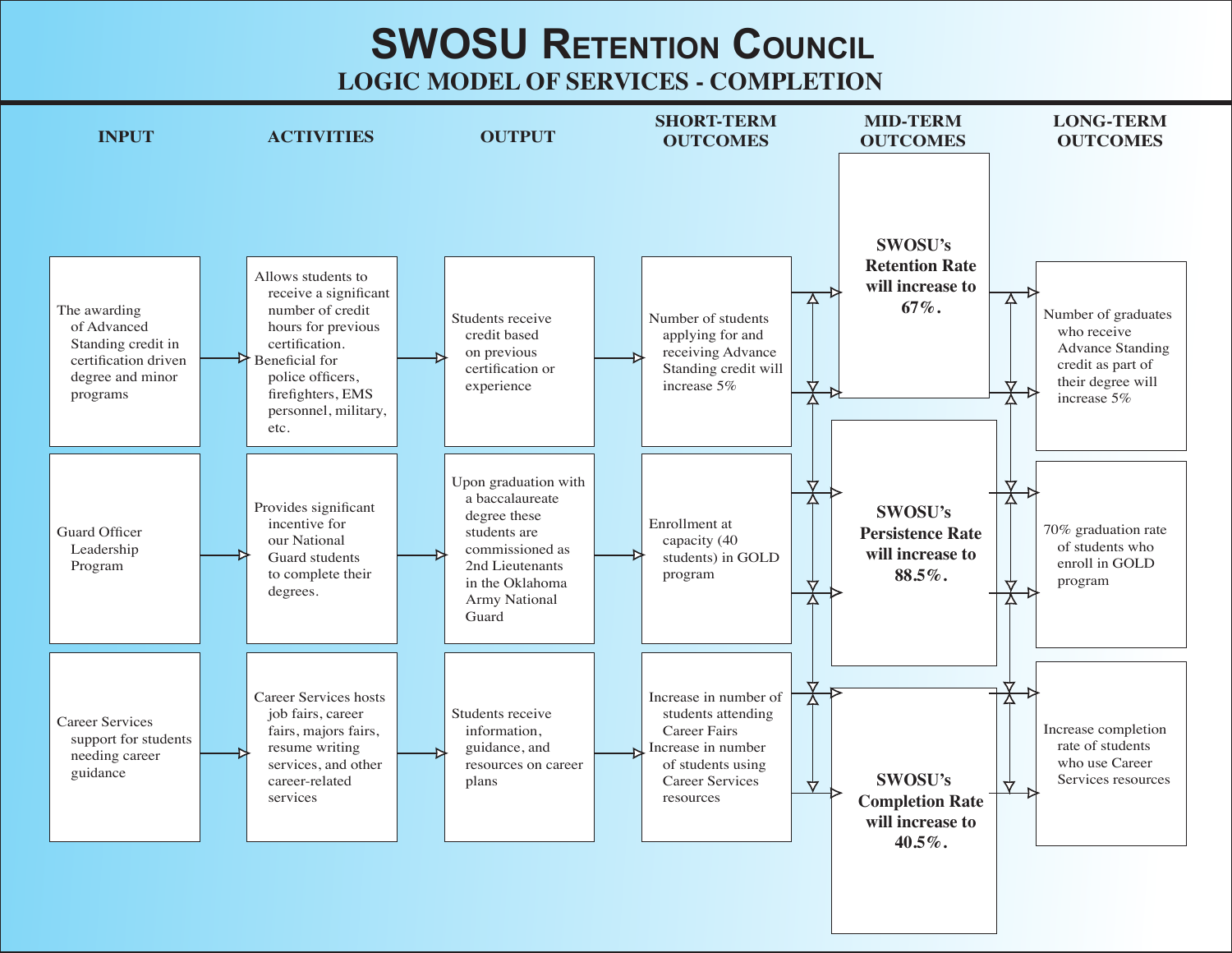### **SWOSU RETENTION COUNCIL LOGIC MODEL OF SERVICES - COMPLETION - EVALUATION METHODS**

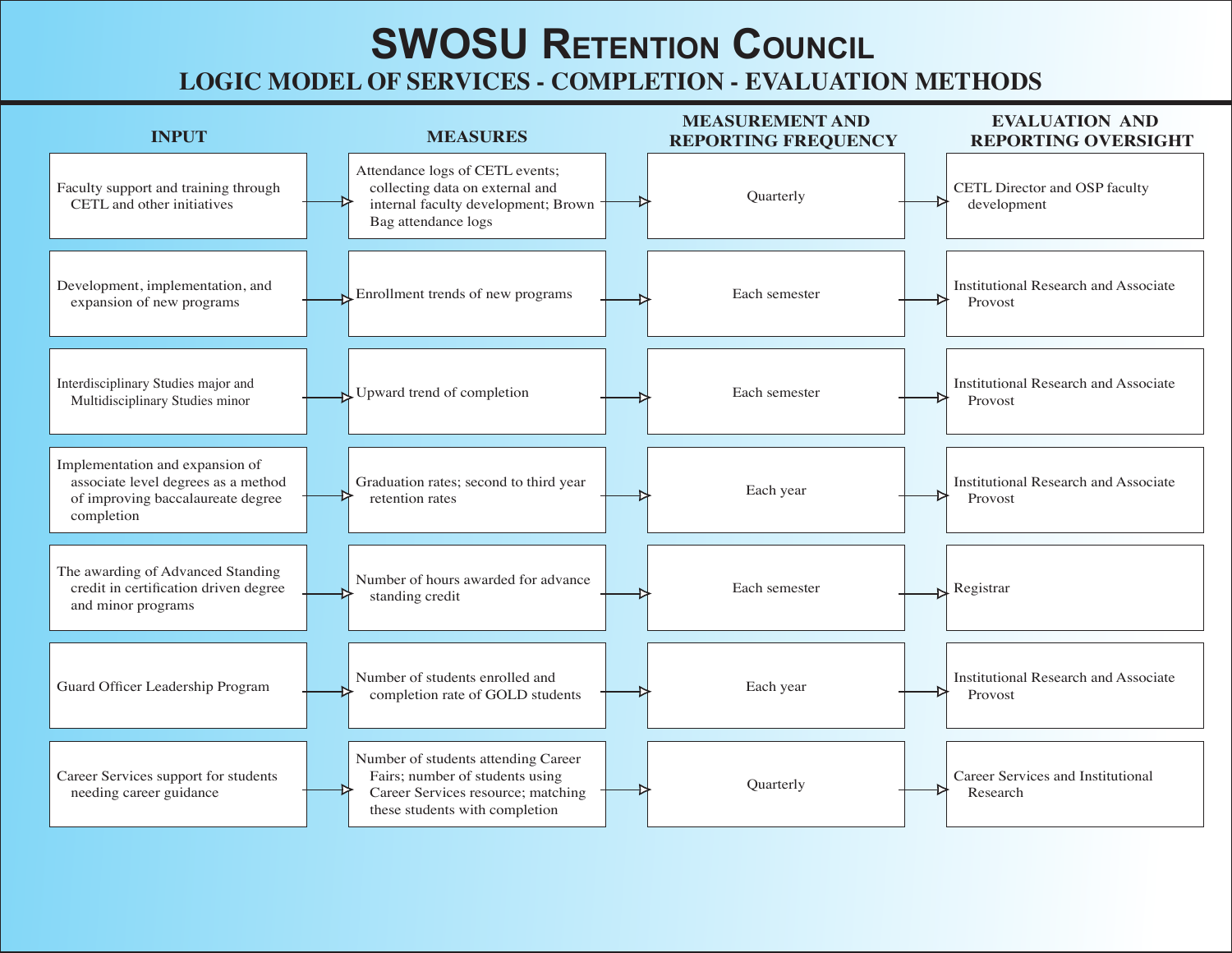# **ASSESSMENT PLAN**